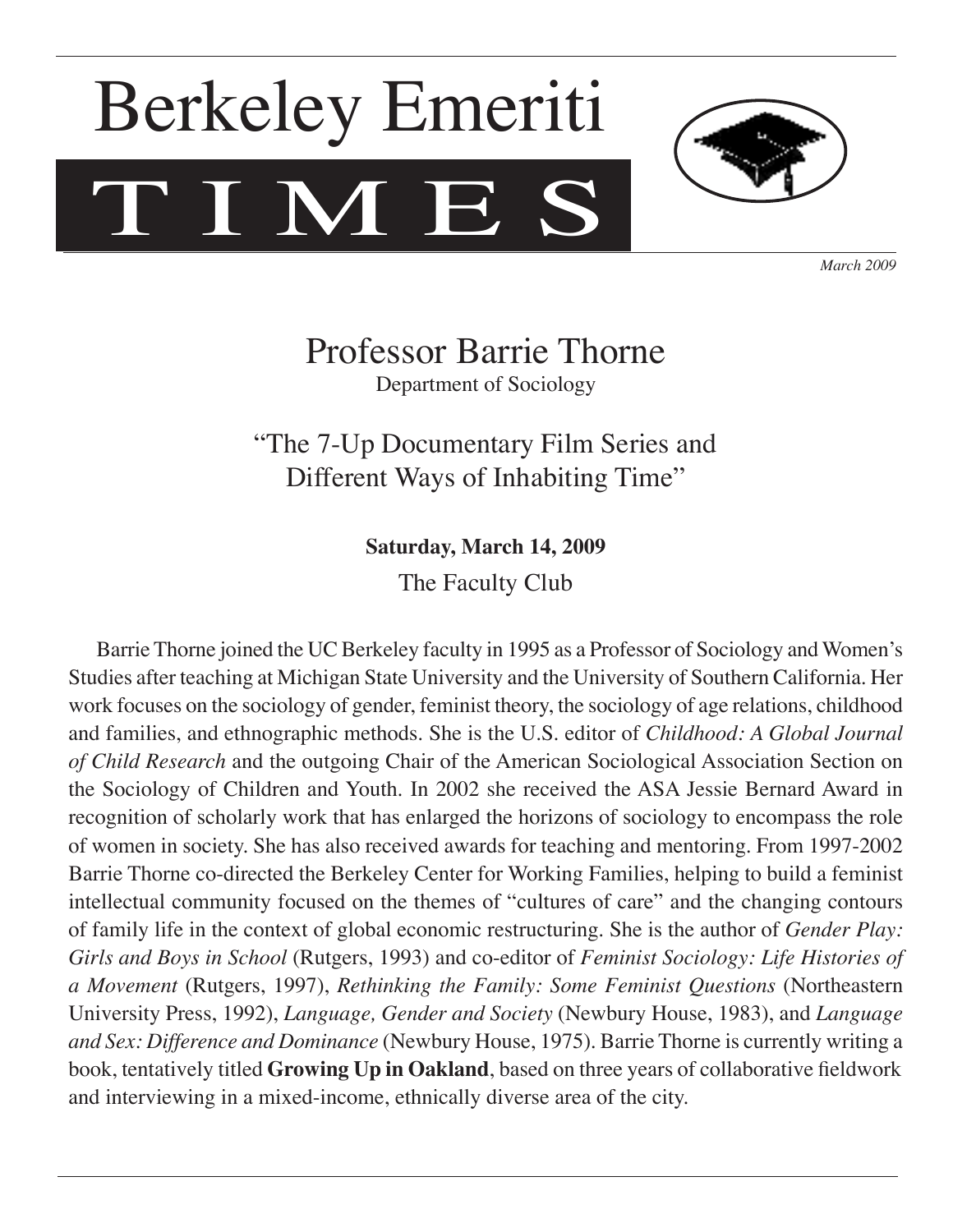#### UCB EMERITI ASSOCIATION EXECUTIVE COMMITTEE 2008-2009

President Richard Malkin

First Vice President **OPEN** 

Second Vice President George Leitmann

> **Treasurer** George Goldman

> > **Secretary** Ann Jensen

Berkeley Emeriti Times Editor Claude Babcock

> Members at Large George Glassey Richard Herr Jack Kirsch John McNulty Karl Pister Marvalee Wake

CUCEA Representative Errol Mauchlan

Past UCBEA Presidents Errol Mauchlan Louise Taylor Larry Waldron

**Stewards** Betty Carpenter Sue Cork Mary Dee Vermeulen

Mailing Address UC Berkeley Emeriti Association 1925 Walnut Street # 1550 Berkeley, CA 94720-1550

UCB Retirement Center Patrick Cullinane, Director André S. Porter, Program Manager

| Office    | <b>UCB</b> Retirement Center |
|-----------|------------------------------|
| Telephone | 510/642-5461                 |
| Fax       | 510/643-1460                 |
| Web site  | thecenter.berkeley.edu       |
| Email     | emeriti@berkeley.edu         |



#### Published before each meeting of the UC Berkeley Emeriti Association: To provide closer networking for members with meeting announcements, meeting reviews, executive committee actions, pertinent campus news, and to reach out to members who cannot attend the meetings. Editor: Claude Babcock Phone: 510/848-3368

Email: cbabcock@berkeley.edu

### **ARE THERE CELLULOSIC BIOFUELS IN OUR FUTURE?**

On Saturday, January 17, Chris Somerville, Director of the newly created Energy Biosciences Institute (EBI) presented a detailed description of national energy uses with particular attention to the significant carbon dioxide emissions from combustion of transportation fuels. An initiative from BP (formerly British Petroleum), backed by a promise of \$500 million over the next 10 years, led to the creation of the Institute that is located at Berkeley, LBNL, and the University of Illinois. Among the announced missions of EBI is to make transportation fuels (biofuels) from plant material.

The rationale for biofuels is that the carbon in the fuel does not come from fossil sources, as it does in coal or petroleum, but from carbon currently harvested from the atmosphere by growing plants. Even though these fuels cannot match the utility of petroleum, having lower energy content and inability to be transported in pipelines, their promise for helping to reduce atmospheric  $CO_2$  accumulation makes investigation of their feasibility desirable.

Professor Somerville reviewed the current mixed record of biofuel production and use. In the central United States in recent years there has been a proliferation of ethanol factories, thanks to the political clout of corn farmers and the substitution of ethanol for MTBE as a gasoline additive. So much corn goes into this production that Iowa now imports corn. However, the energy used to grow, harvest, transport the grain, ferment and then transport the product exceeds energy yielded. The major factor in this inefficiency is that only a fraction of the corn plant is used, the grain, and of that only the sugar. Not withstanding this inefficiency, Brazil currently claims that sugarcane ethanol supplies 40% of its automobile fuel. Professor Somerville dismissed biodiesel as an unpromising fuel because of the limited sources of material to input (vegetable oils and animal fats).

The major research task of EBI is to make ethanol from the cellulose of plants, a compound that makes up the bulk of their dry matter. Termites and cattle, unlike most animals, can digest cellulose, thanks to microbes in their digestive tracts. The plan is to sort through the host of these microbes, find the ones that make the cellulose-digesting enzymes, and assemble the genetic material for in-vitro production of the enzyme(s). Using these enzymes, cellulose can be made into ethanol.

A leading candidate for a carbon harvesting plant is Miscanthis, a grass closely related to corn and sugarcane. We were shown a spectacular crop of this plant growing in Illinois. Claims of production are impressive, and it is readily harvested while still standing as it dries in fall. Studies of land use indicate that there is abundant land previously cultivated to meet biofuel needs where the CO<sub>2</sub> from lost soil organic matter ("carbon debt") has already been paid. Corn stover, the non-grain part of corn, is mostly cellulose and so abundant that potentially it too could meet the biofuel needs of the US.

The interdisciplinary scope of EBI is impressive. We were shown plans to make coal-burning power plants cleaner by injecting the flue gas into deep porous formations displacing oil or water. This may enable greater oil *Continued on next page*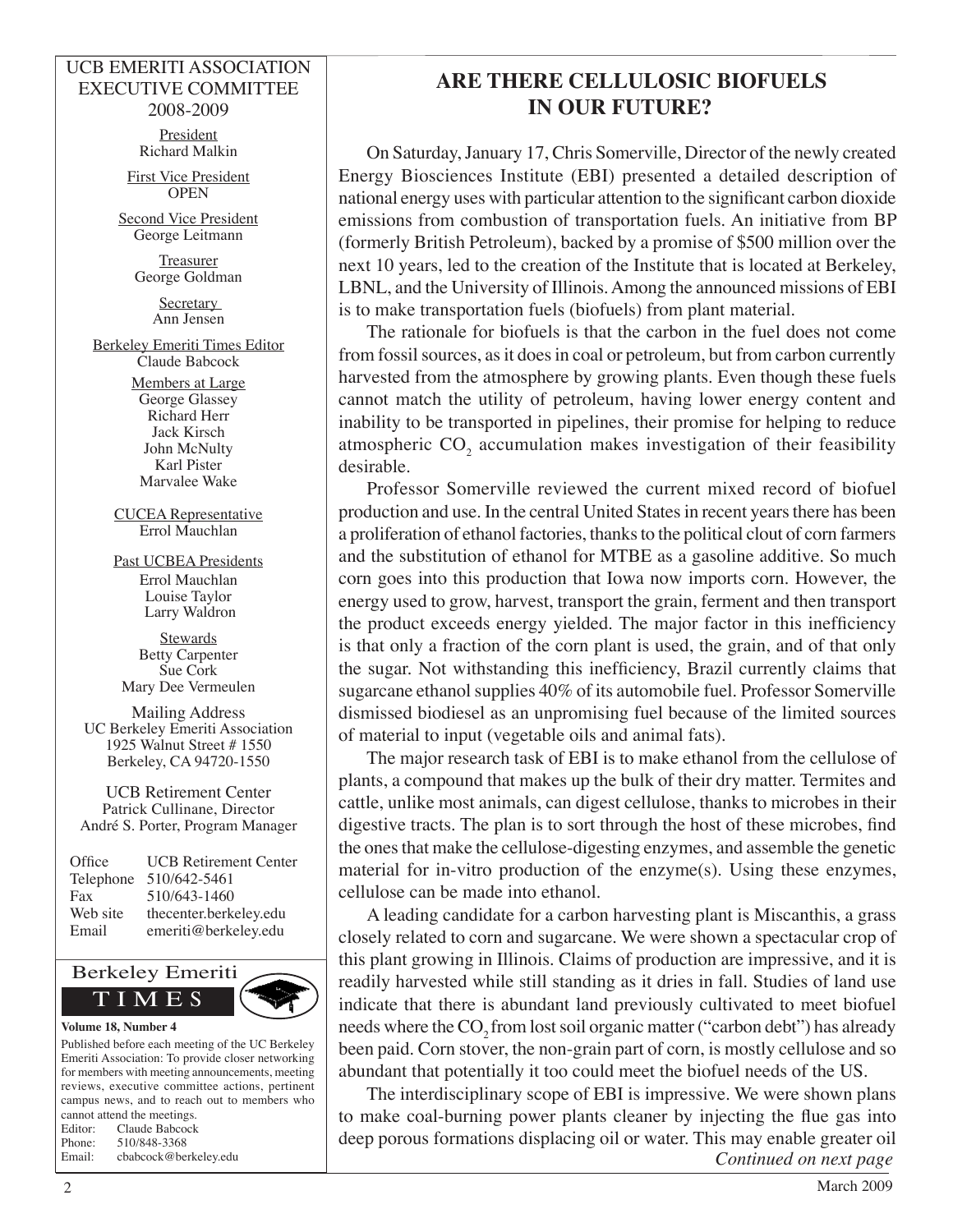#### *... Cellulosic Biofuels*

#### recovery from aging oil fields, as Professor Somerville explained, surely an interest of BP, but seemingly having little connection to biosciences.

In response to a question, Professor Somerville assured us that all discoveries will be publicly shared. However, this policy refers only to the "open component" of the UC-BP partnership. There is also a "closed component" (30% of the EBI funding) that places BP scientists in exclusive laboratories on campus "conducting confidential and proprietary research, the products of which will be owned by BP." [Quotes from the UC press release highlighting the Master Agreement.]

This intimate relationship of a public university with a corporate giant puts at risk the university's credibility as a disinterested source of expert information. BP is paying millions each year for the facilities and prestige of association with the University of California. Is this money worth the risk of lost credibility to UC?

*Larry Waldron*

#### *A Sweeter Music, Sweet Peace Piece(s)*

Those fortunate enough to have attended the November emeriti luncheon may remember that Sarah Cahill was to perform as a piano soloist for Cal Performances on January 25. If you're interested to read the glowing review by Joshua Kosman, look on line for the *San Francisco Chronicle*, Tuesday, January 27.

#### *Go Green This Spring*

There will be a free neighborhood plant-exchange, Saturday March 21, 12 – 4 pm, at 38ll Lakeshore Avenue in Oakland. Bonus: easy parking.

Do you have plants you must prune or divide? Would you want to donate these? contact www.plantxchange. wordpress.com or call Odette Pollar at 510/866-8482 before the event.

Recycle, trade, save, create an instant, new garden on a shoestring budget. Judging from past years' successful events you may also find garden accessories: umbrellas, clippers, books on gardening, pots, tools, even koi and, of course, helpful volunteers. Last year more than 300 people participated. Swell the numbers this year!

#### *OLLI's Open House*

OLLI spring semester instructors will present their courses. Ask questions or register for class on Tuesday, March 17, at the Berkeley City Club, 10 – 11:30 am. Call 510/642-9934 for reservations. Free refreshments.

#### *Volunteer Opportunities*

#### *Friendship Line needs Volunteers!*

The Friendship Line is a 24-hour phone line that reaches out to older adults, offering support, reassurance and counseling. Volunteers for the Friendship Line provide an ongoing connection for many depressed or lonely older adults. No experience is necessary. For more information, please contact Diane Nathaniel, 415/750- 4180 x 236.

#### *A Prompt for Prometheus*

"…I never hear an old Euroean accent in someone I just met without asking, 'Do you play the violin?'..." More than string players are welcome at the Prometheus Symphony Orchestra; for more information on rehearsal venues and performances call Valerie Herr at 510/841-5892

#### *Singular Speaking Events*

Gary Snyder, world-renowned poet, essayist, environmentalist and Pulitzer Prize winner will be reading at "Lunch Poems presents" Thursday, March 5, at Morrison Room, 101 Doe Library, 12:10 – 12:50 pm.

A. B. Spellman, teacher of African-American studies, poetry and jazz at Emory, Rutgers and Harvard will read at the Holloway Poetry Series , Thursday March 5, at the Maude Fife Room, 315 Wheeler Hall, 6:30 – 8:30 pm.

*Sauce for the Goose* by Georges Feydeau, one of the great French playwrights of "La Belle Epoque", may be seen at Zellerbach Playhouse on March 6, 7, 13, and 14 at 8 pm and March 8 and l5 at 2 pm. \$10.

Academy-award winning director Ang Lee and producer/ screenwriter James Shamus will discuss their longtime collaboration and award-winning films. Monday, March 16 at Zellerbach Hall, starts 8 pm. \$5 discount.

*Lust, Caution* will be shown at Wheeler Auditorium on Tuesday, March 17, followed by a question and answer session with Ang Lee moderated by Professor Linda Williams. Price varies.

*Red State, Blue State, Rich State, Poor State: Why Americans Vote the Way They Do,* a lecture by Andrew Gelman, will focus on why Democrats win elections in wealthy states while Republicans get the votes of the wealthy. IGS Library, 109 Moses Hall, on Thursday, March 19, 4 – 6 pm.